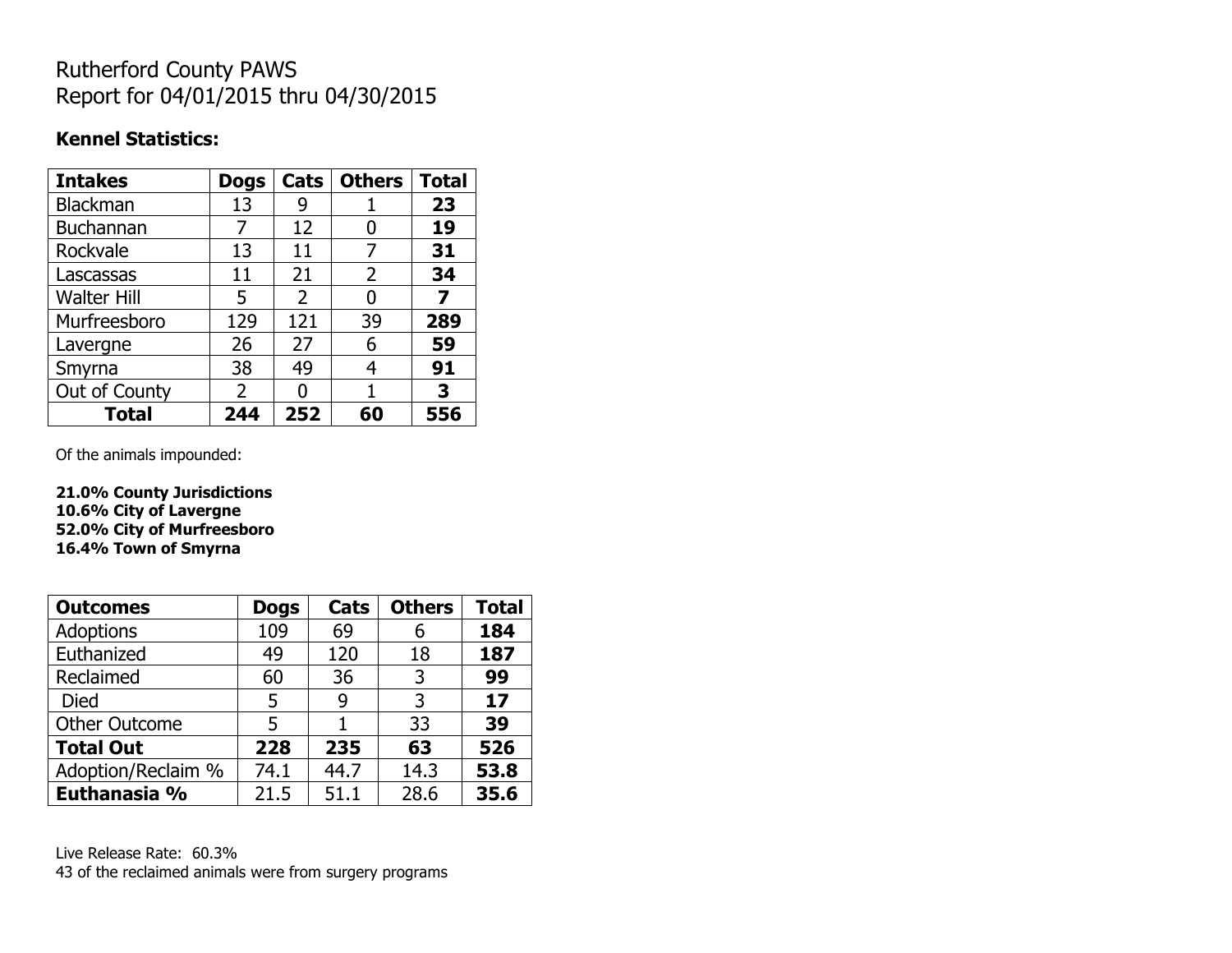Animals left in shelter on 0/30/2015: 113

1899 People visited the shelter looking for a lost /new pet.

2256 Logged calls/voice mails for the month.

#### **Activity Report by Jurisdiction:**

| Zones           | <b>Calls Received</b> | Calls Completed |
|-----------------|-----------------------|-----------------|
| <b>Blackman</b> | 176                   | 181             |
| Buchannan       | 115                   | 127             |
| Lavergne        | 262                   | 274             |
| Lascassas       | 121                   | 127             |
| Murfreesboro    | 602                   | 611             |
| Rockvale        | 184                   | 189             |
| Smyrna          | 161                   | 168             |
| Walter Hill     | 76                    | 83              |
| Out of Area     | $\overline{2}$        | 3               |
| <b>Total</b>    | 1699                  | 1763            |

39.7% County Jurisdictions 15.4% City of Lavergne 35.4% City of Murfreesboro 9.5% Town of Smyrna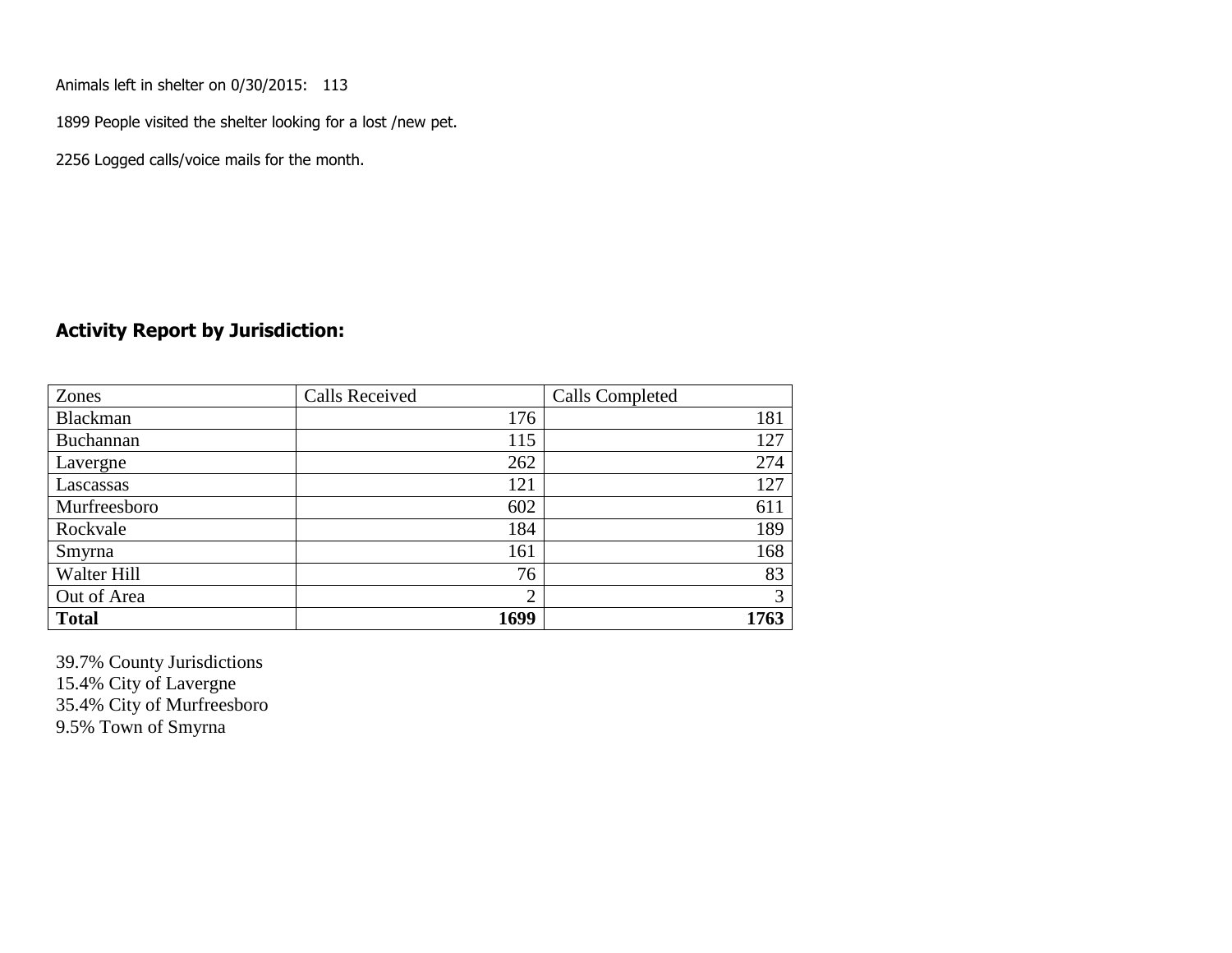# **Mileage:**

| <b>Officer</b> | <b>Miles</b> |
|----------------|--------------|
| 421            | 1675         |
| 423            | 1890         |
| 425            | 1618         |
| 427            | 1223         |
| 428            | 1570         |
| 430            | 837          |
| 432            | 2596         |
| 437            | 1184         |
|                |              |
|                |              |
|                |              |
|                |              |
|                |              |
|                |              |
|                |              |
|                |              |
|                |              |
| <b>Total</b>   | 12593        |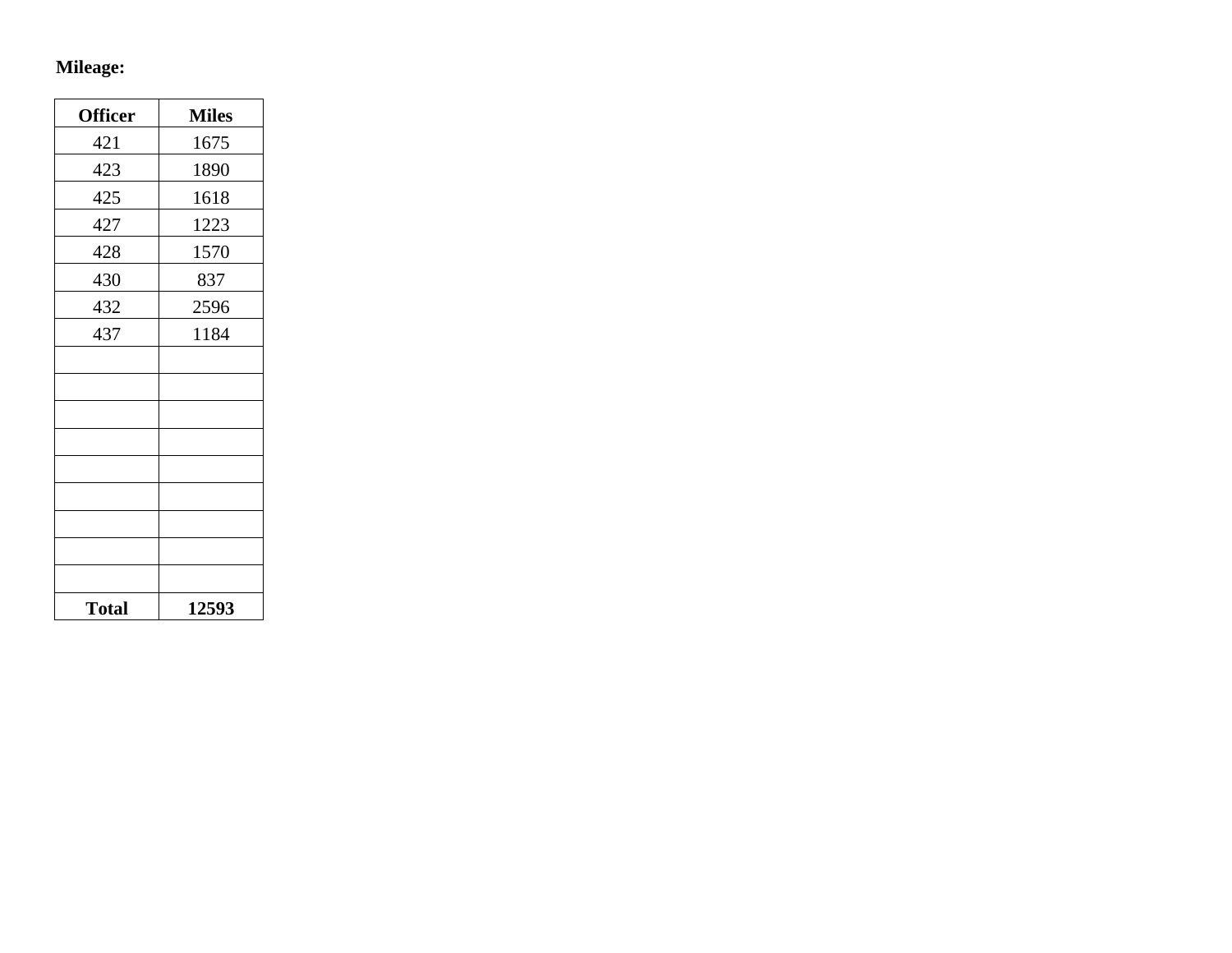## Fiscal Year-to-Date Report 07/01/14 thru 04/30/2015

#### **Kennel Statistics:**

| <b>Intakes</b>     | <b>Dogs</b> | Cats | <b>Others</b> | <b>Total</b> |
|--------------------|-------------|------|---------------|--------------|
| <b>Blackman</b>    | 203         | 177  | 62            | 442          |
| Buchannan          | 141         | 132  | 18            | 291          |
| Rockvale           | 159         | 119  | 38            | 316          |
| Lascassas          | 126         | 148  | 18            | 292          |
| <b>Walter Hill</b> | 86          | 109  | 27            | 222          |
| Murfreesboro       | 899         | 1032 | 469           | 2400         |
| Lavergne           | 257         | 285  | 148           | 690          |
| Smyrna             | 293         | 429  | 170           | 892          |
| Out of County      | 17          | 11   |               | 29           |
| <b>Total</b>       | 2181        | 2442 | 951           | 5574         |

Of the animals impounded since July 01: **28.5% County Jurisdictions**

**12.4% City of Lavergne**

**43.1% City of Murfreesboro 16.0% Town of Smyrna**

| <b>Outcomes</b>      | <b>Dogs</b> | Cats | <b>Others</b> | <b>Total</b> |
|----------------------|-------------|------|---------------|--------------|
| Adoptions            | 997         | 505  | 29            | 1531         |
| Euthanized           | 646         | 1700 | 539           | 2885         |
| Reclaimed            | 469         | 204  | 8             | 681          |
| Died                 | 24          | 46   | 15            | 85           |
| <b>Other Outcome</b> | 31          | 26   | 359           | 416          |
| <b>Total Out</b>     | 2167        | 2481 | 950           | 5598         |
| Adoption/Reclaim %   | 67.7        | 28.6 | 3.9           | 39.5         |
| Euthanasia %         | 29.8        | 68.5 | 56.7          | 51.5         |

Live Release Rate: 44.9%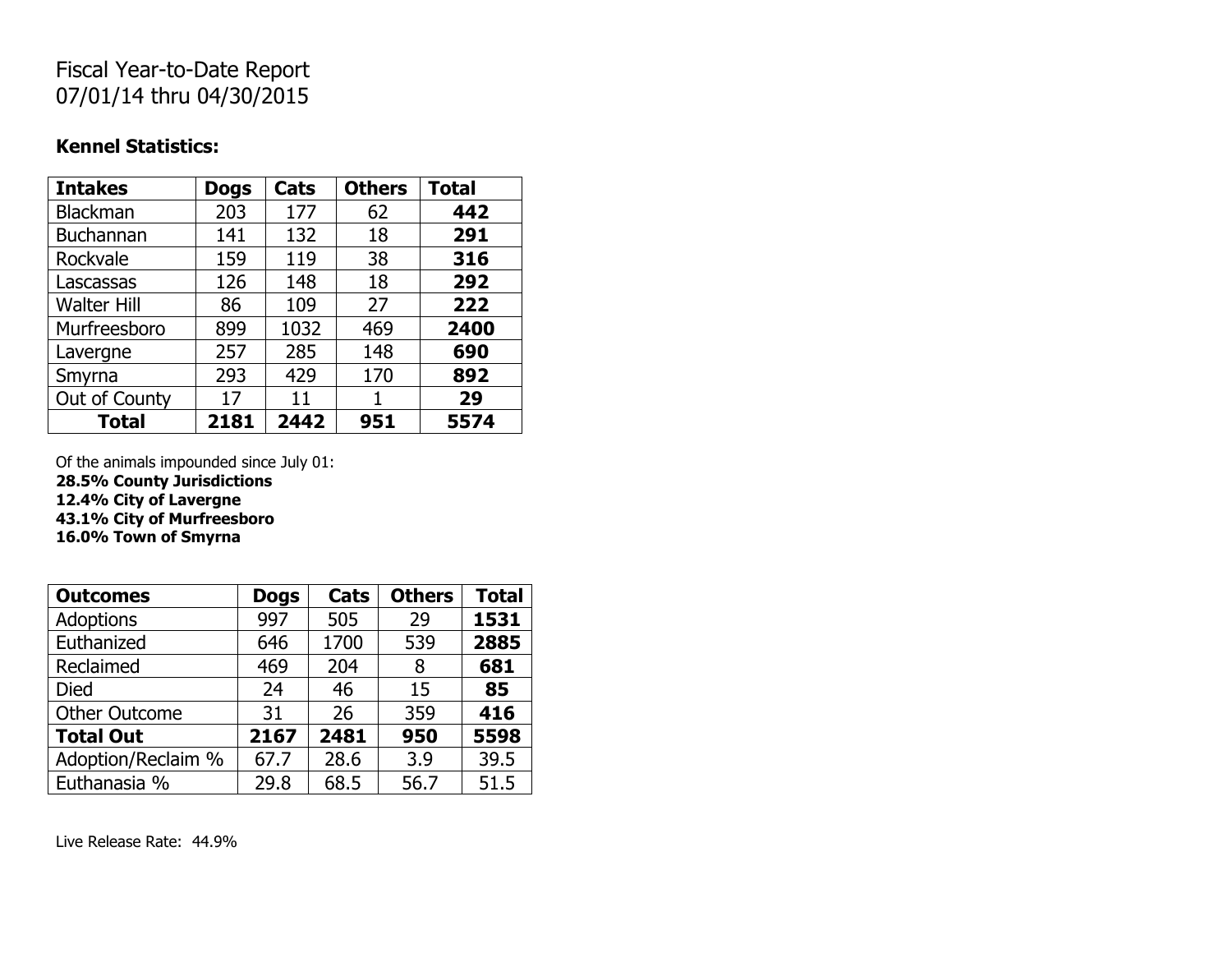19256 People have visited the shelter since July 01, 2014 looking for a lost /new pet.

21019 Logged calls/voice mails since July 01, 2014.

### **Activity Report by Jurisdiction:**

| Zones           | <b>Calls Received</b> | Calls Completed |
|-----------------|-----------------------|-----------------|
| <b>Blackman</b> | 1740                  | 1748            |
| Buchannan       | 1104                  | 1112            |
| Lavergne        | 2298                  | 2303            |
| Lascassas       | 986                   | 993             |
| Murfreesboro    | 5441                  | 5446            |
| Rockvale        | 1198                  | 1202            |
| Smyrna          | 1769                  | 1773            |
| Walter Hill     | 960                   | 968             |
| Out of Area     | 74                    | 75              |
| <b>Total</b>    | 15570                 | 15620           |

38.8% County Jurisdictions 14.8% City of Lavergne 35.0% City of Murfreesboro 11.4% Town of Smyrna